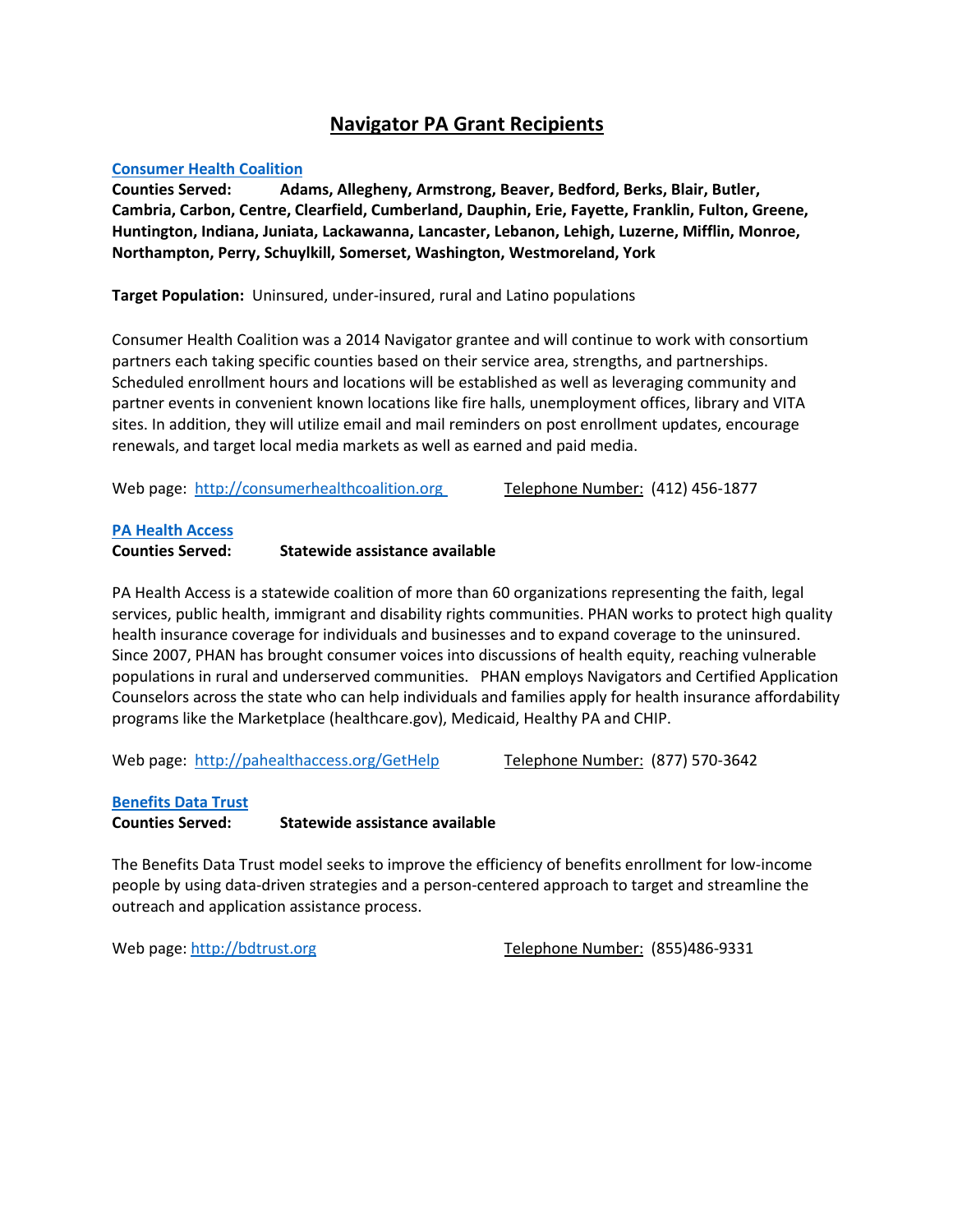### **[Penn Asian Senior Services](http://passi.us/)**

# **Counties Served: Philadelphia**

**Target Population:** Underserved Asian Americans with limited English proficiency living in poverty. Specifically those who speak and/or identifies with the following groups/languages: Chinese (Cantonese/Mandarin), Vietnamese, Korean, Asian Indian, Cambodian/Khmer, Burmese, Bhutanese, Laotian, and Indonesian

Penn Asian Senior Services will target Cambodians, Chinese, Korean, South Asian, Vietnamese, and Bhutanese individuals in Montgomery, Bucks, and Delaware counties. As a 2014 Navigator grantee, they will continue utilizing existing networks and community ties to reach target populations, it provide culturally sensitive and language appropriate outreach, recruitment, ethnic media campaign, informational and educational workshops, and translation and individualized enrollment assistance.

Web Page[: http://passi.us](http://passi.us/) Telephone Number: (215) 572-1234

### **[Pennsylvania Association of Community Health Centers](http://www.pachc.com/)**

| <b>Counties Served:</b>   | Statewide assistance available   |
|---------------------------|----------------------------------|
| <b>Target Population:</b> | Underserved, migrant, Latino and |

Pennsylvania Association of Community Health Centers (PACHC) represents and supports the largest network of primary health care providers including all grant-supported Federally Qualified Health Centers (FQHCs—including community health centers, public housing, homeless, and migrant health grantees), Federally Qualified Health Center Look-Alikes and other like-mission providers such as Rural Health Clinics located in underserved areas. PACHC served as a 2013 and 2014 Navigator grantee and will continue to coordinate enrollment assistance efforts in underserved areas throughout the Commonwealth using a connected and networked approach.

Web Page: [http://www.pachc.com](http://www.pachc.com/) Telephone Number: (866) 944 – CARE (2273)

### **[Pennsylvania Mental Health Consumers' Association](http://www.pmhca.org/)**

**Counties Served: Statewide assistance available**

Pennsylvania Mental Health Consumers Association (PMHCA) will work in a consortium with Mental Health Association in PA (MHAPA) and Mental Health America Westmoreland County (MHAWC) to provide enrollment assistance to people who use or need behavioral health services in their insurance plans, particularly those who experience serious mental illness or serious psychological distress. PMHCA served as a 2013 and 2014 Navigator grantee and will use their experience to conduct in-reach and outreach enrollment and education activities.

| Web Page: http://www.pmhca.org | Telephone Number: (855) 274-5626 |
|--------------------------------|----------------------------------|
| Web Page: http://www.mhapa.org | Telephone Number: (855) 274-5626 |
| Web Page: http://www.mhawc.org | Telephone Number: (855) 274-5626 |